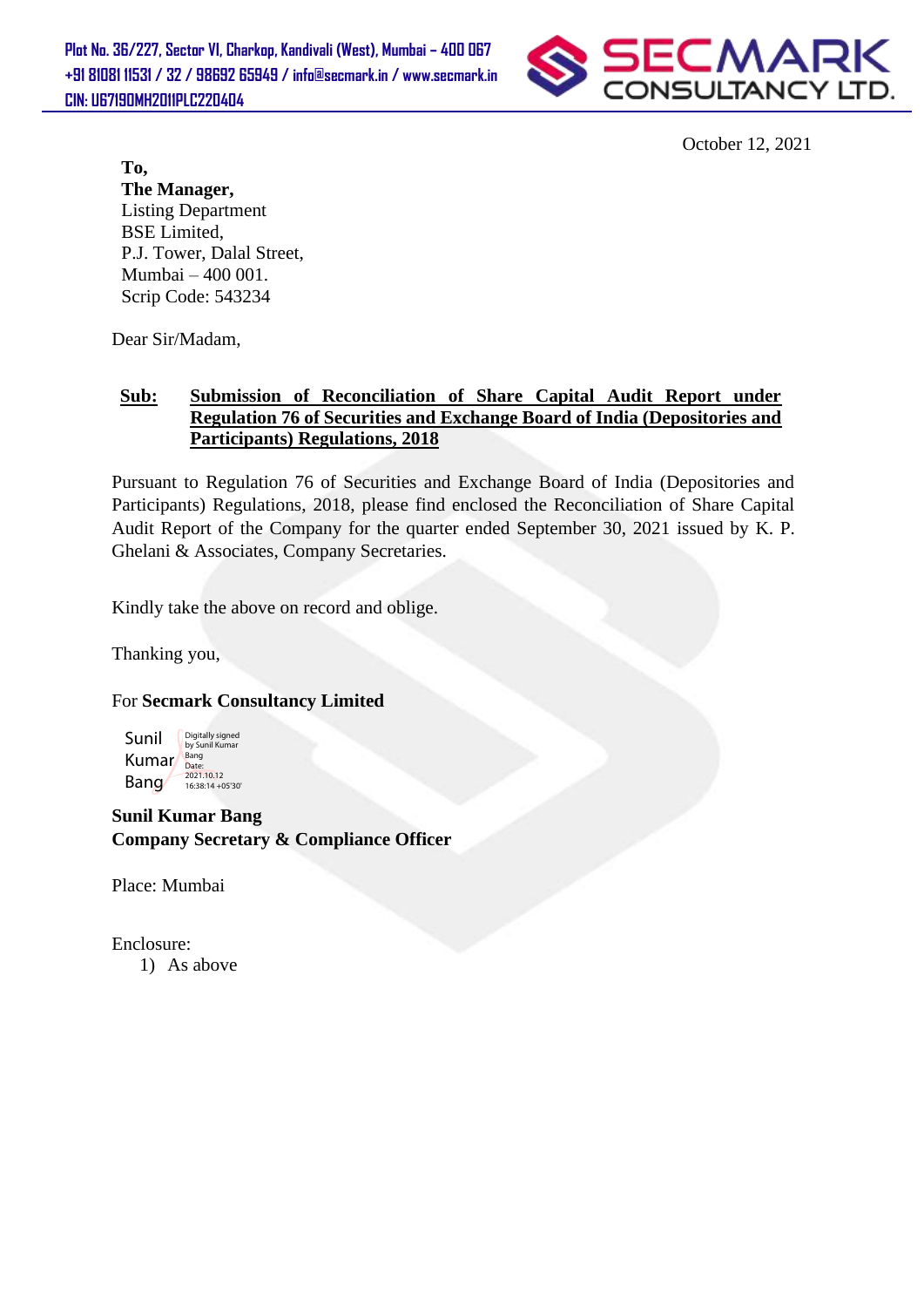

# K. P. Ghelani & Associates **Company Secretaries**

## To, The Board of Directors, **SECMARK CONSULTANCY LIMITED**

- For Quarter ended  $\mathbf{1}$ .
- $2.$ **ISIN**
- 3. Face Value
- 4. Name of the Company
- 5. Registered Office Address

30.09.2021

INE0BTM01013

RS. 10/- (RUPEES TEN ONLY)

#### **SECMARK CONSULTANCY LIMITED**

PLOT NO 36/227, RDP-10, CTS-1C/1/640, SECTOR-6, CHARKOP, NR. AMBAMATA MANDIR, KANDIVALI - WEST, MUMBAI -400 067, MAHARASHTRA. AS ABOVE Tel.: +91 9820463889 cs@secmark.in

- 6. Correspondence Address
- Telephone & Fax Nos. 7.
- 8. **Email Address**

9. Names of the Stock Exchanges where the company's securities are listed:

| Number of shares | % of Total |
|------------------|------------|

BSE LIMITED (SME PLATFORM)

10. **Issued Capital** 

 $(11 \& 15)$ 

- $11.$ Listed Capital (Exchange - wise)
- $12.$ Held in dematerialized form in CDSL
- 13. Held in dematerialized form in NSDL
- 14. Physical
- 15. Total No. of shares  $(12+13+14)$

Reason for difference if any, between (10 & 11), (10 & 15),

|         | Issued<br>Capital |
|---------|-------------------|
| 4124000 | 100.00            |
| 4124000 | 100.00            |

| 707003                               | 17 14 |
|--------------------------------------|-------|
| 3416997                              | 82.86 |
| and the first product of the control |       |

4124000

N.A.

16.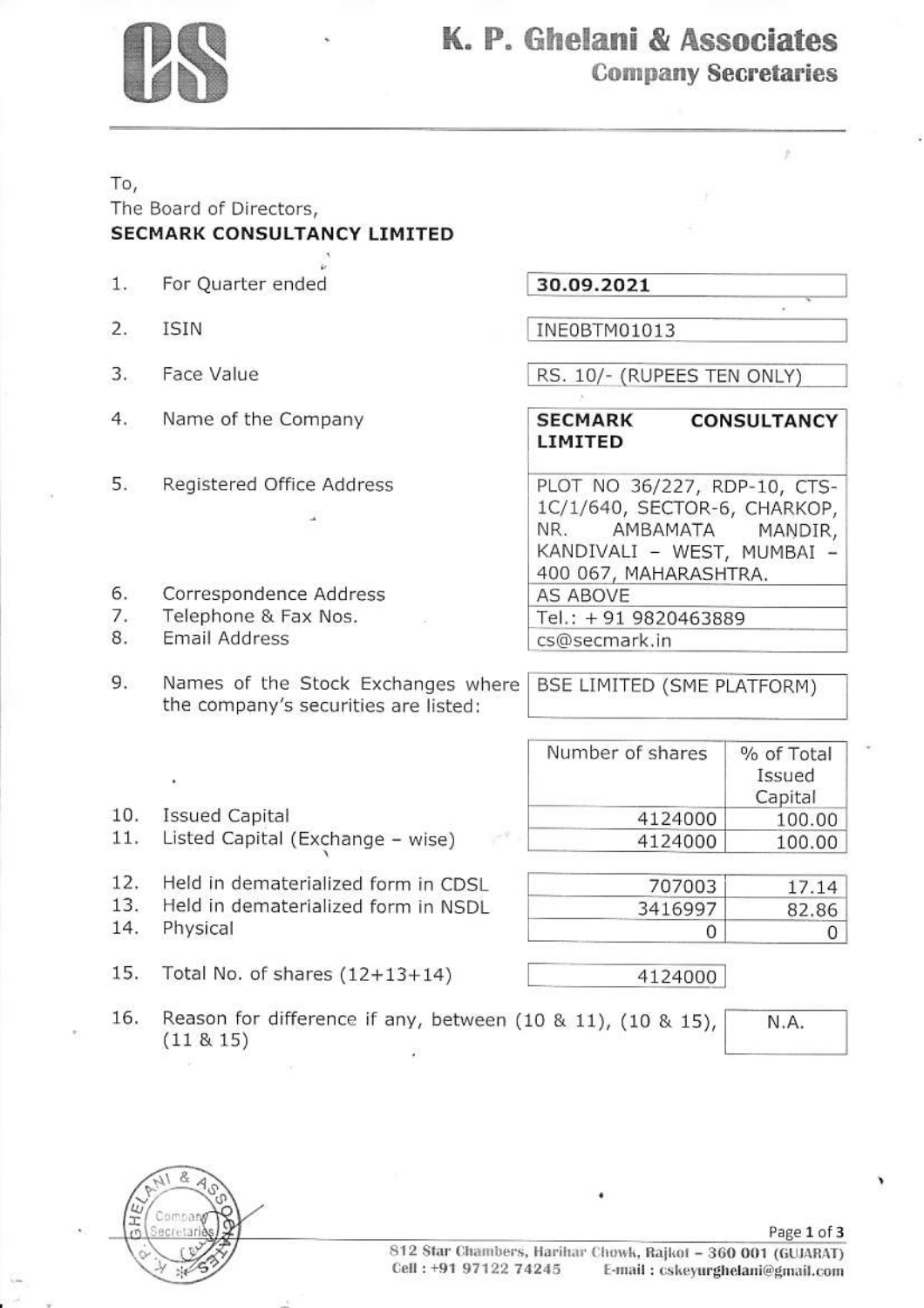

17. Certifying the details of changes in share capital during the quarter under consideration as per table below:

| Particulars<br>*** | No.<br>Shares | of Applied<br>for<br>listing | Listing on<br>Stock<br>Exchange<br>s (Specify<br>Names) | Whether<br>intimate<br>đ<br>to<br>CDSL | Whether<br>intimate<br>a<br>to<br><b>NSDL</b> | In-principal<br>approval<br>Pending<br>$\sqrt{2}$ for<br>(Specify)<br>SE<br>Names) |
|--------------------|---------------|------------------------------|---------------------------------------------------------|----------------------------------------|-----------------------------------------------|------------------------------------------------------------------------------------|
|                    |               |                              | N.A.                                                    |                                        |                                               |                                                                                    |

\*\*\* Rights, Bonus, Preferential Issue, ESOPs, Amalgamation, Conversion Buyback, Capital Reduction, forfeited, any other (to specify)

18. Register of Members is updated (Yes / No) If Not, updated up to which date

 $N: A$ .

N.A.

×

- Reference of Previous quarter with regards to excess 19. dematerialized shares, if any
- 20. Has the Company resolved the matter mentioned in point no. 19 above in the current quarter? If not, reason why?
- Mentioned the total no. of requests, if any, confirmed after 21 days and  $21.$ the total no. of requests pending beyond 21 days with the reason for delay:

| Total No. of demat<br>Requests   | No. of<br>requests | No. of<br>Shares | Reason for delay |
|----------------------------------|--------------------|------------------|------------------|
| Confirmed after 21 days          | NIL                | nil              | N.A.             |
| Pending for more than 21<br>days | NIL                | Nil              | N.A.             |

| 22. | Name, telephone & Fax No. of the<br>Compliance officer of the Company | MR. SUNIL KUMAR BANG<br><b>COMPANY SECRETARY</b><br>MEM. NO. A17808<br>Tel.: +91 9820463889 |
|-----|-----------------------------------------------------------------------|---------------------------------------------------------------------------------------------|
|     |                                                                       | sunil@secmark.in                                                                            |

Name, Address, Tel. & Fax No., Reg. 23. **KEYUR GHELANI** No. of the Auditor COMPANY SECRETARY 812, STAR CHAMBERS, HARIHAR CHOWK, RAJKOT - 360 001 GUJARAT, INDIA TEL NO. +91 97122 74245